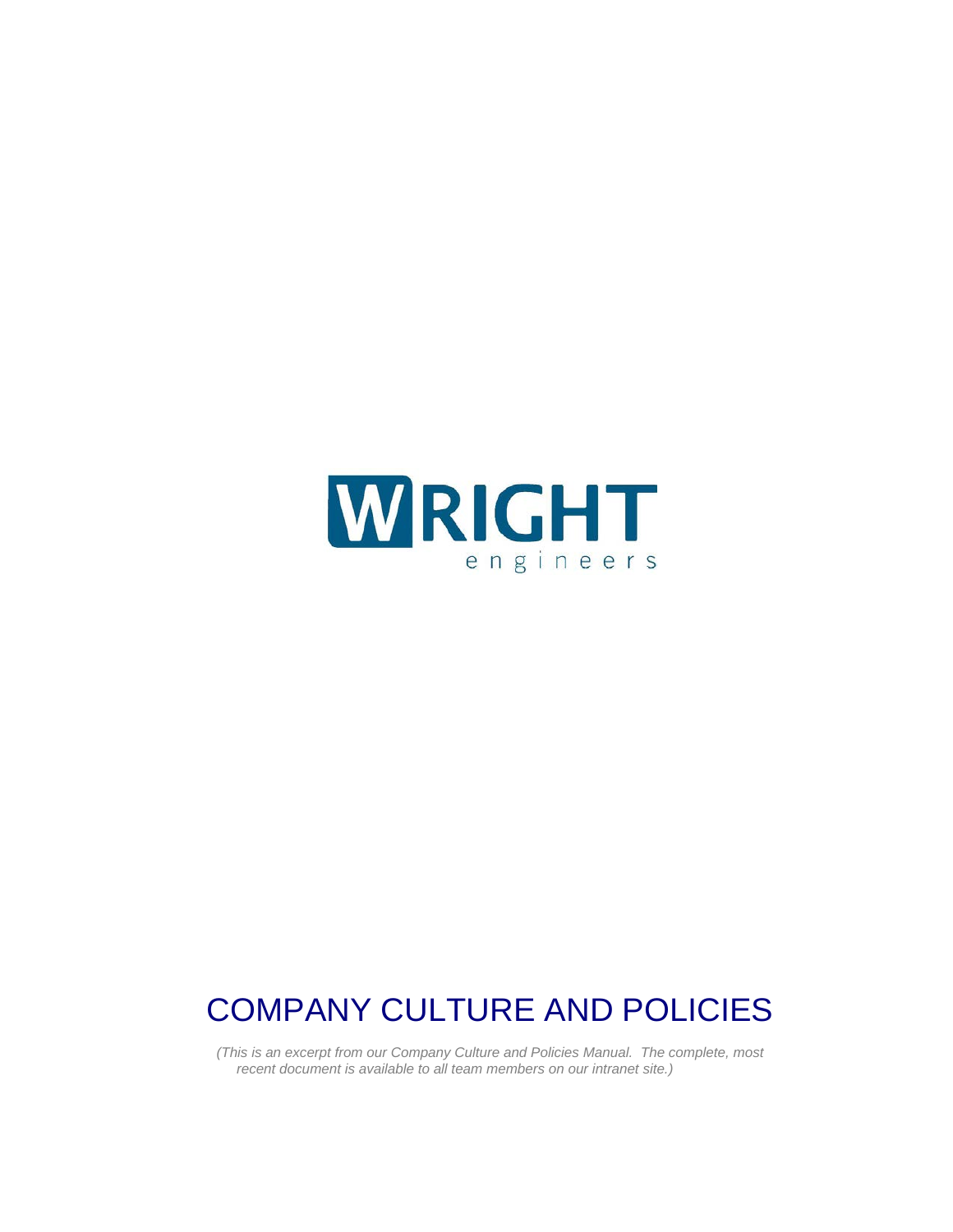

Welcome to Wright Engineers!

On behalf of our entire staff, welcome to the team. You've joined what I feel is the finest group of engineering professionals assembled anywhere. We're proud to be one of the premiere engineering firms in the nation, and we know that it's because of the pride, enthusiasm and commitment of our people.

Your suggestions regarding how to improve any aspect of the company are always welcome.

I want your experience with us to be rewarding both professionally and personally.

Sincerely,

Brent Wright, PE, SE, LEED AP CEO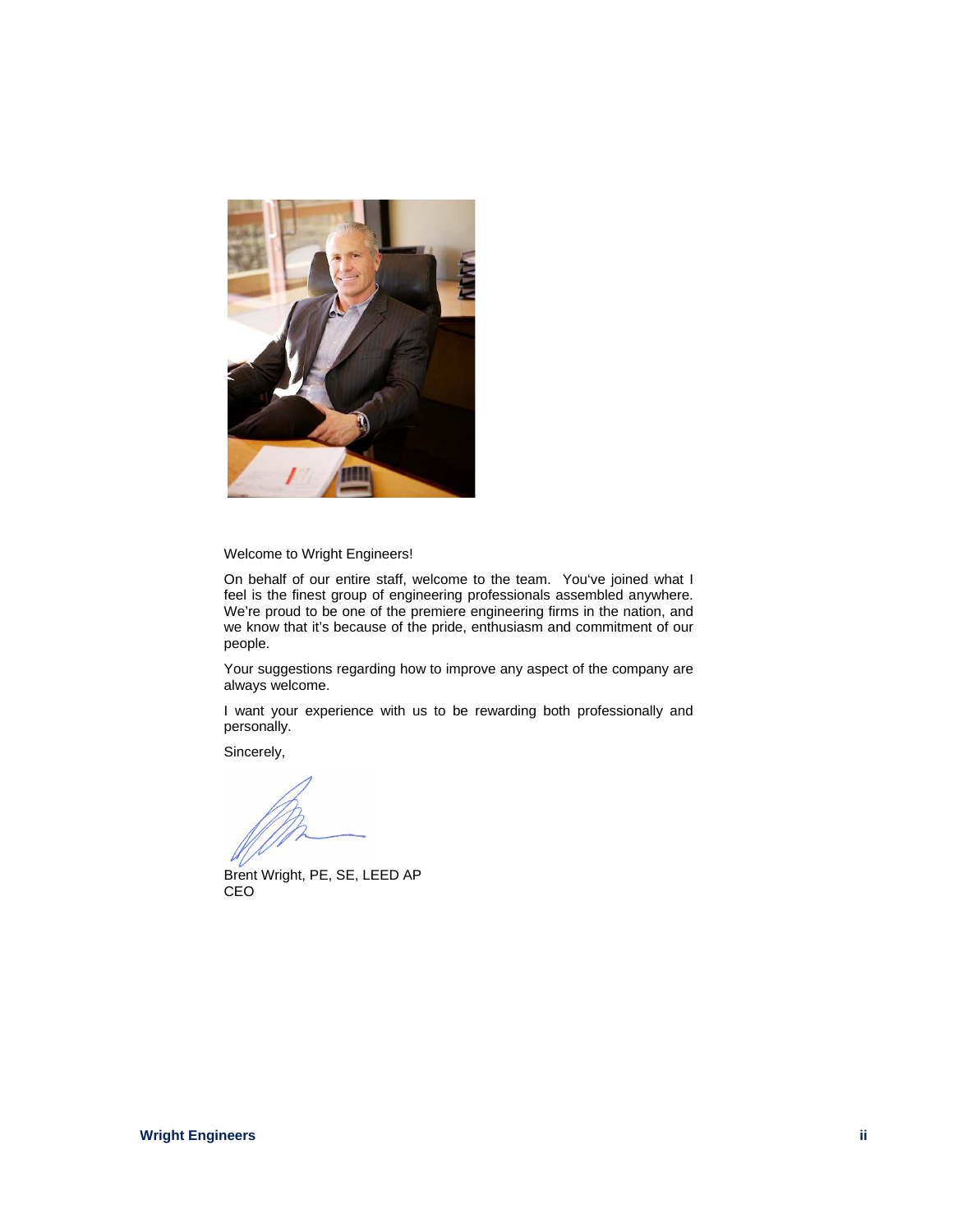*"I just finished reading all the policies.*

*General rule of thumb: I dislike bureaucracy, red tape, needless rules, and micromanagement. I can also say my past includes skimming through policy manuals as quickly and briefly as possible as they are poor reads and full of nonsense to say the least…*

*…until now.*

*I have literally "preached" so many of these policies for years. By far the best policy manual (and management theories) I have ever seen. This boils down to the principals of business my Dad taught me and he used in his office for 30 years. It was like finally seeing someone else who (in my humble opinion) gets it.* 

*If I had read this years ago, I would have been looking for a job at Wright 10 minutes later."*

> - *Justin Stratton, PE, who joined Wright Engineers after more than two decades at other firms*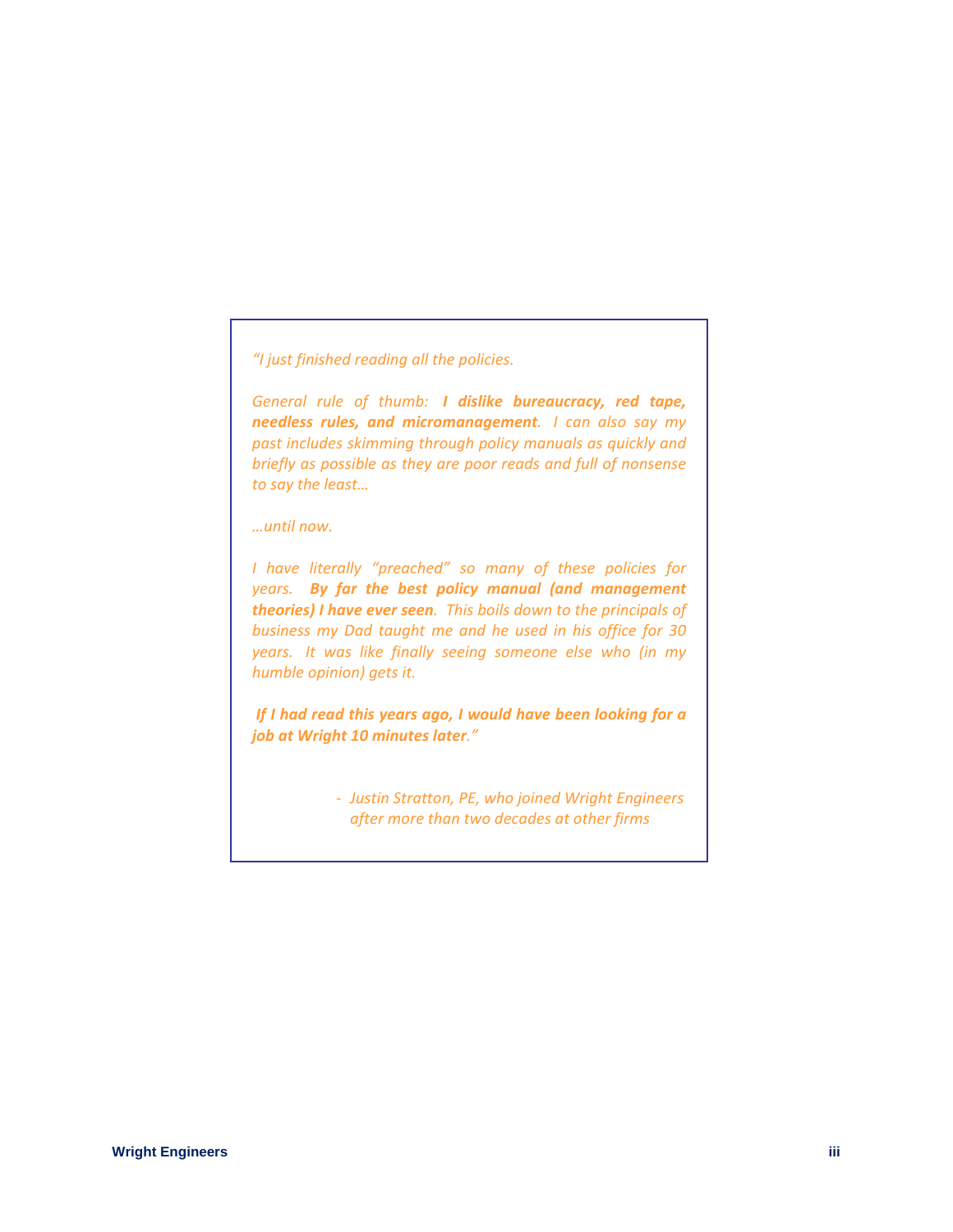*Intellectuals solve problems, geniuses prevent them.*

- *Albert Einstein*

# **OUR CORE VALUES**

- 1. **Excellence**. Perfection is our goal (excellence will be tolerated)
- 2. **Service**. We aim to thrill
- 3. **Honesty and integrity**
- 4. Constant **improvement**. No matter how good we are, there's always room for improvement
- 5. A **fun and happy** work environment
- 6. **Balance** between work and personal life

### **OUR MISSION**

To be:

- 1. **Preferred Consultant**. We want clients to seek us out because of our reputation. Repeat clients and word-of-mouth will be the primary driver of our growth.
- 2. **Destination Employer**. We want to attract and retain top performers.
- 3. **Industry Leader**. We want to be the best engineering firm in the world!

# **OUR MOTTO**

**Perfection is our goal. Excellence will be tolerated**.

We'll probably never be perfect, but the higher we set our goal, the better we'll become. As Michelangelo said, "The greatest danger for most of us is not that we aim too high and we miss it, but that we aim too low and we reach it."

### **A 60-SECOND COMPANY HISTORY**

You're carrying on a legacy that began in December 1997 when Wright Engineers was founded in Las Vegas. Brent Wright was a principal and partner at a

Las Vegas structural engineering firm and had just completed several high-profile projects in Las Vegas including the Stratosphere Tower, the Circus Circus Adventuredome, and the UNLV Lied Library.

Brent took out a home equity loan for \$75,000 to cover start-up and operating expenses, gathered a combination of cheap new and used office equipment, brought computers from home, and set up shop in a small open office space with blue carpet and a roof that leaked whenever it rained.

Thanks to a strong Las Vegas economy, a staff of talented, hard-working people, and lots of happy clients who kept coming back for more and bringing their friends, we paid off our start-up loan and even turned a small profit by the end of our first year.

We grew quickly and in a short while we'd become one of the largest structural engineering offices in the West. We added civil engineering in 2001 and MEP in 2002. In 2004, Scott Jones founded our Orange County office. Tye Havey founded our Phoenix office in 2005. In 2006, David Winn founded our Salt Lake City office. Scott, Tye, and David all joined Wright Engineers early in their careers and became (and still are) exemplary in doing things the "Wright" way. In 2014 we opened a Tucson office and began offering geotechnical engineering, material testing, and inspection services in Phoenix and Tucson. Also in 2014, we opened a Las Vegas geotechnical office.

Beginning in 2015, we made a strategic decision to eliminate disciplines where we could not consistently be world class. The Las Vegas civil department was closed. The MEP departments in Las Vegas and Phoenix were sold in December of 2015. The Las Vegas, Phoenix and Tucson geo departments were sold in the fall of 2017. Our focus now is providing world class structural engineering in all our offices and world class MEP engineering out of our Irvine office.

We've been recognized nationally as one of the country's fastest growing engineering firms, and more importantly, as one of the best engineering firms to work for in the nation  $-$  a distinction that we're particularly proud of.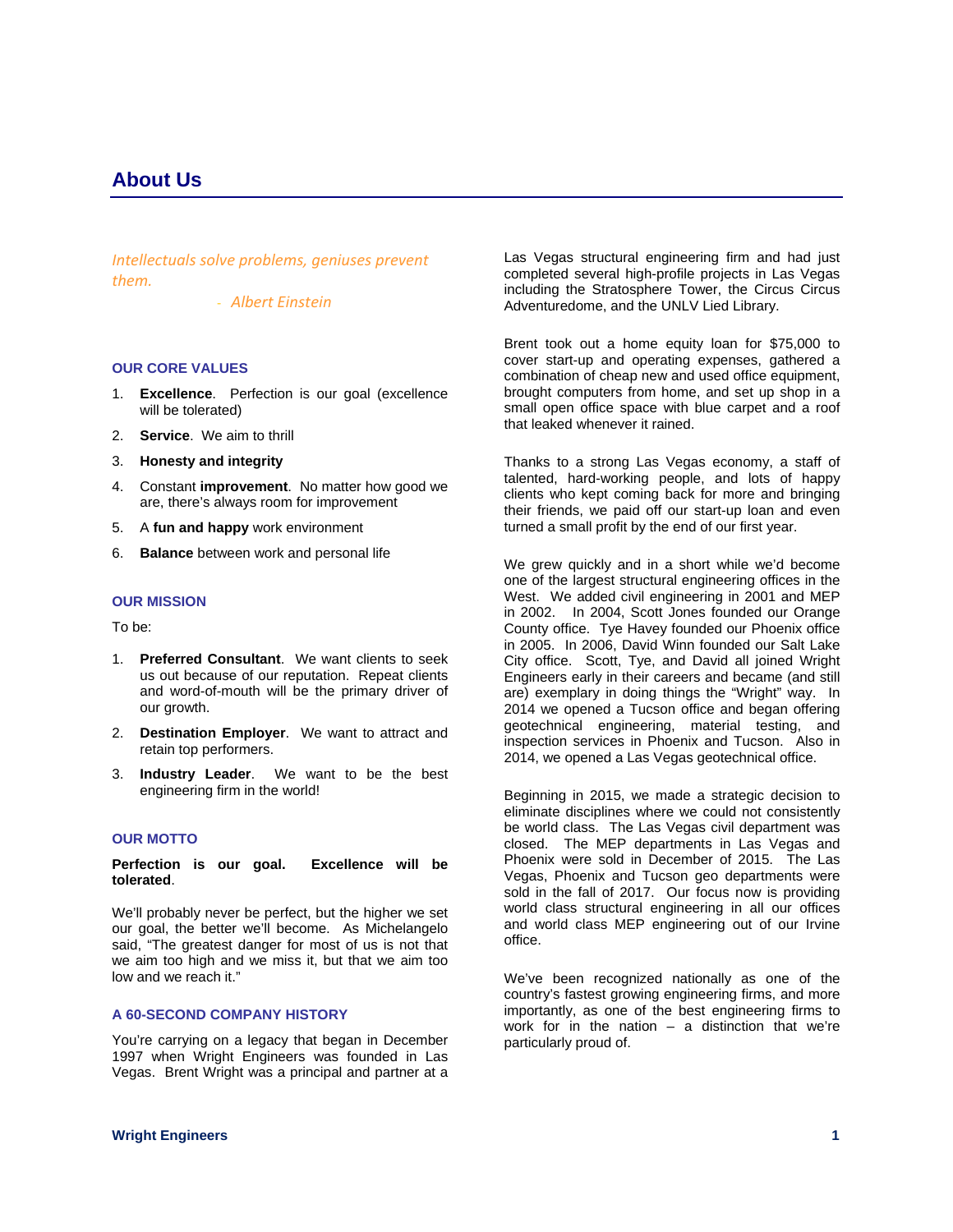Wright Engineers has four regional offices and principals are licensed in all 50 states.

### **WRIGHT@HOME**

You'll find just about everything you need on [Wright@Home](http://database.net/Admin/wright_at_home/index.cfm) or W@H, our company intranet site. Besides tools for filling out your time sheet, requesting time off, and managing your projects, W@H also gives you news on current company events and other important information. You should set W@H as your internet browser home page. Then, refer to it often.

### **The CAN-DO TEAM**

Some companies have an "Admin" team. We have a "Can-Do" team – made up of hard-working, talented, cheery professionals with a can-do attitude whose very important role is to help you be more efficient. You'll get more done as you learn to delegate most administrative tasks to them.

# **GHT BRAIN**



# **ABOUT THIS CULTURE and POLICY MANUAL**

The right people don't need a strict set of rules or to be tightly managed – you'll do your best to do the right thing anyway – but having clearly written policies and standards to which you can refer is still helpful. That's the main reason for this company manual. Please be sure to study it carefully. It'll answer many of the questions you may have.

You're responsible for knowing our standards and policies and complying with them. If you have questions regarding any of our standards or policies, please ask your supervisor or HR for clarification.

*(The following "Legalese" is required by our insurer. We have to put this stuff in here in a few places. Sorry.)* 

The current version of this manual is always available on W@H, and it supersedes all previous versions of the company manual. The company may amend, supplement or rescind any portion of this manual without notice at any time and at its sole discretion. Throughout this manual, Wright Engineers may also be referred to as "the company" or "we" or "us" or "our." We often refer to "your supervisor" or to "HR." "Your supervisor" is the principal who oversees your work. It can also be the principal or partner in charge of the office where you work. "HR" is the company's HR director. In some cases, you may be required to obtain approval from a "partner." Unless indicated otherwise, "partner" refers to the senior principal who runs the office in which you work.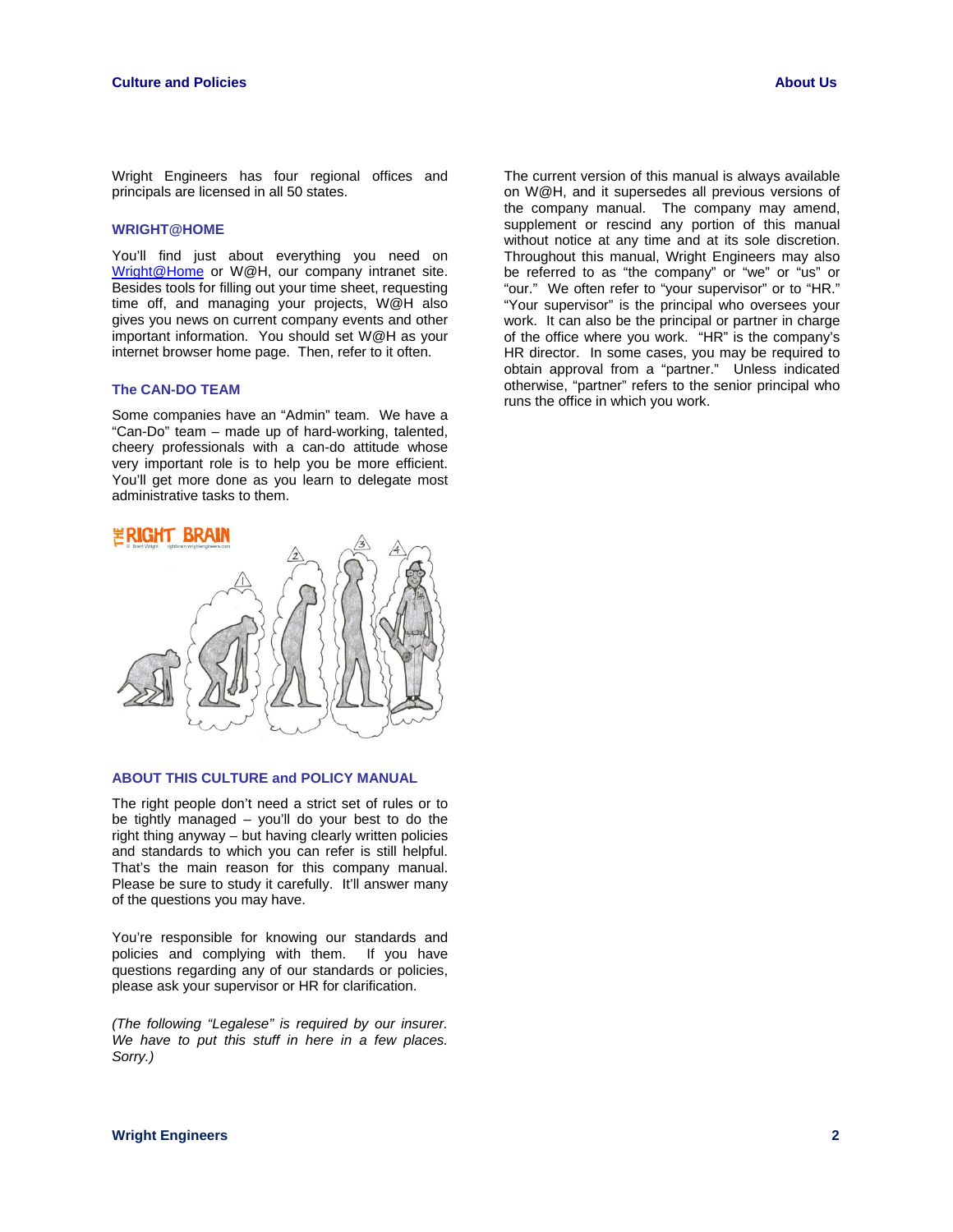*Always do right. This will gratify some people and astonish the rest.*

- *Mark Twain*

We're not so different from our competition. We're smart; our competitors are smart. We're nice people; our competitors are nice people. We do good work; our competitors do good work. We want our clients to bring us projects; so do our competitors. A big way you can set us apart from our competition is how you deliver your service –your personal conduct.

When you represent Wright Engineers, your personal conduct must be in harmony with our mission, core values and standards of professionalism.

### **STANDARDS of PROFESSIONALISM**

**Do it Right**. Our reputation depends on the quality of documents we send out the door. Your work must be complete, accurate, coordinated with all other disciplines, and representative of excellence the first time. We simply don't have the time or the budget to fix screw-ups. Always do your best work. Never<br>"design by plan check." Follow established "design by plan check." design/CAD/graphic standards and verbiage. Use the appropriate quality and coordination checklists. Allow sufficient time for QC back check before submittal. Perfection is our goal. Excellence will be tolerated.

**Keep Your Promises**. Act with honesty and integrity. Be on time. Do what you said you'd do when you said you'd do it. Never miss a deadline. If you say, "I'll *try* to get it to you by noon tomorrow", to the client that means "I *promise* get it to you by noon tomorrow!" Get help if you need it. Under-promise and over-deliver.

**Be Accessible**. Clients are not an interruption to our work, but the very reason we have a job! You need to "be there" for them. Try to avoid sending a client to voicemail. Respond to calls and emails promptly. Even if you're unable to solve their problem "now", you can let them know you're "on it".

**Find a Way.** We're paid experts. Our client has hired us to "handle" their project and help them solve their problems - not tell them why it can't be done. They

don't always know what questions to ask - they expect us to help them ask the right questions. Help them understand their options. Be proactive - we're trying to get results, not excuses! If you're not getting the desired result using your current tactics, change tactics! Before you tell a client we can't meet their deadline, first do all you can to find a way. Be a problem solver, not just a problem finder.

**Keep Them Updated**. Status updates give our client reassurance that their project is a priority and on the right track. If there is a problem with the project, let them know right away. Our client must never learn on the day a project is due that we will not be done.



"SO... DO YOU WANT ME TO RUSH THE RUSH JOB I'M RUSHING NOW, OR RUSH THE RUSH JOB YOU WANT ME TO RUSH BEFORE I RUSH THE RUSH JOB I'M RUSHING NOW?"

**Follow Up**. Did they receive the submittal? Does it meet their expectations? Do they have any questions or concerns or frustrations? Are they pleased?

**Fix Your Mistakes**. We all make mistakes. When you do, fix it. A quick way to lose a client forever is to not "make it right" when we have erred.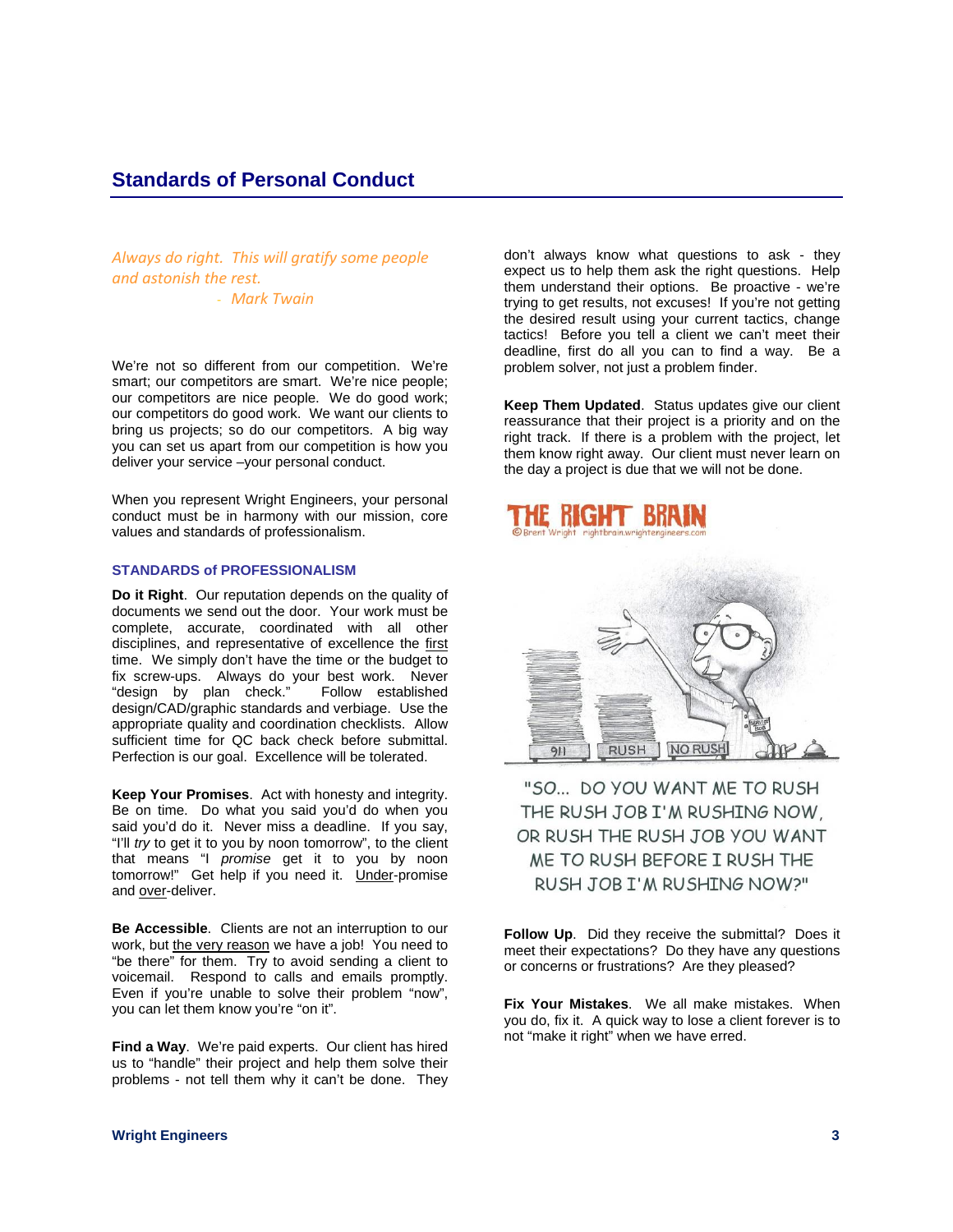Not all dissatisfied clients complain - in fact, the overwhelming majority of them never do. Without receiving a complaint, we may never know of the problem or get an opportunity to fix it. When a client complains, he literally is giving us a gift - a chance to keep their business. When you incorporate this attitude into your approach, you'll look at complaints differently.

Most dissatisfied clients only want what they were denied, and perhaps an apology. See the complaint through their eyes. What would you be thinking and feeling? What would it take to make you happy? Exceed the client's expectations if you can. Use your best judgment at all times.

Learn from your mistakes, and share what you've learned with the rest of us so it can be prevented in the future.

**Be Productive**. The best way to get more done is to work smarter, not necessarily harder or longer.

- 1. Get right to work when you arrive at the office. Avoid unproductive morning activities like socializing, reading the news, web surfing, etc.
- 2. Eliminate clutter. Don't let items pile up that land on your desk or email in-box. Take action on it, route it, file it, or trash it.
- 3. Start and end all meetings on time.
- 4. Effectively use PWT (see the PWT section of this manual).
- 5. End your day with a 5 minute "download" where you put closure on the day and plan and prepare for the next day.

**Be a Team Player**. Regardless of your position or department, we're all members of "Team Wright" and cheerful cooperation with all team members is vital. Don't simply cc someone or forward an email string and assume you've effectively communicated. Coordinate your work with the rest of the team.

**Use Professional Language**. How you speak and write says a lot about how you think and act. Use of crude, loud, slang or abusive language or profanity is not consistent with our core values and is unprofessional. Use professional language in all communications regardless of the language others may be using around you. Be certain that what you say and write actually says what you intend it to say, and do it in terms our client will clearly understand



IT'S NOT HOW HARD YOU WORK, IT'S HOW MUCH YOU GET DONE.

**Avoid Gossip**. gos·sip [gos-uhp] noun 1. *idle talk or rumor, especially about co-workers*. *2. Spreading internal discord by* complaining *about company practices or policies to people who can do nothing to rectify the problem.*

Gossip or negative "water cooler talk" is destructive and has no place here. Your feedback or complaints are always welcome – but please direct them to those who can actually do something about it. If you prefer to be anonymous, use the anonymous feedback Gmail account on the link on W@H.

**Be Courteous**. Since we work together in an open space, it's critical that we all exercise courtesy regarding noise, loud conversations, visiting, radios, etc. If you listen to music, you must use headphones but please make sure the headphones don't prevent you from hearing phone calls or pages. Whenever possible, limit speakerphone conversations to walled offices or conference rooms.

**Be Neat and Tidy** (also sometimes referred to as our "zero crapola tolerance" policy). Keep your work space organized and uncluttered. Regularly get rid of the piles and clutter. Do your part to keep the office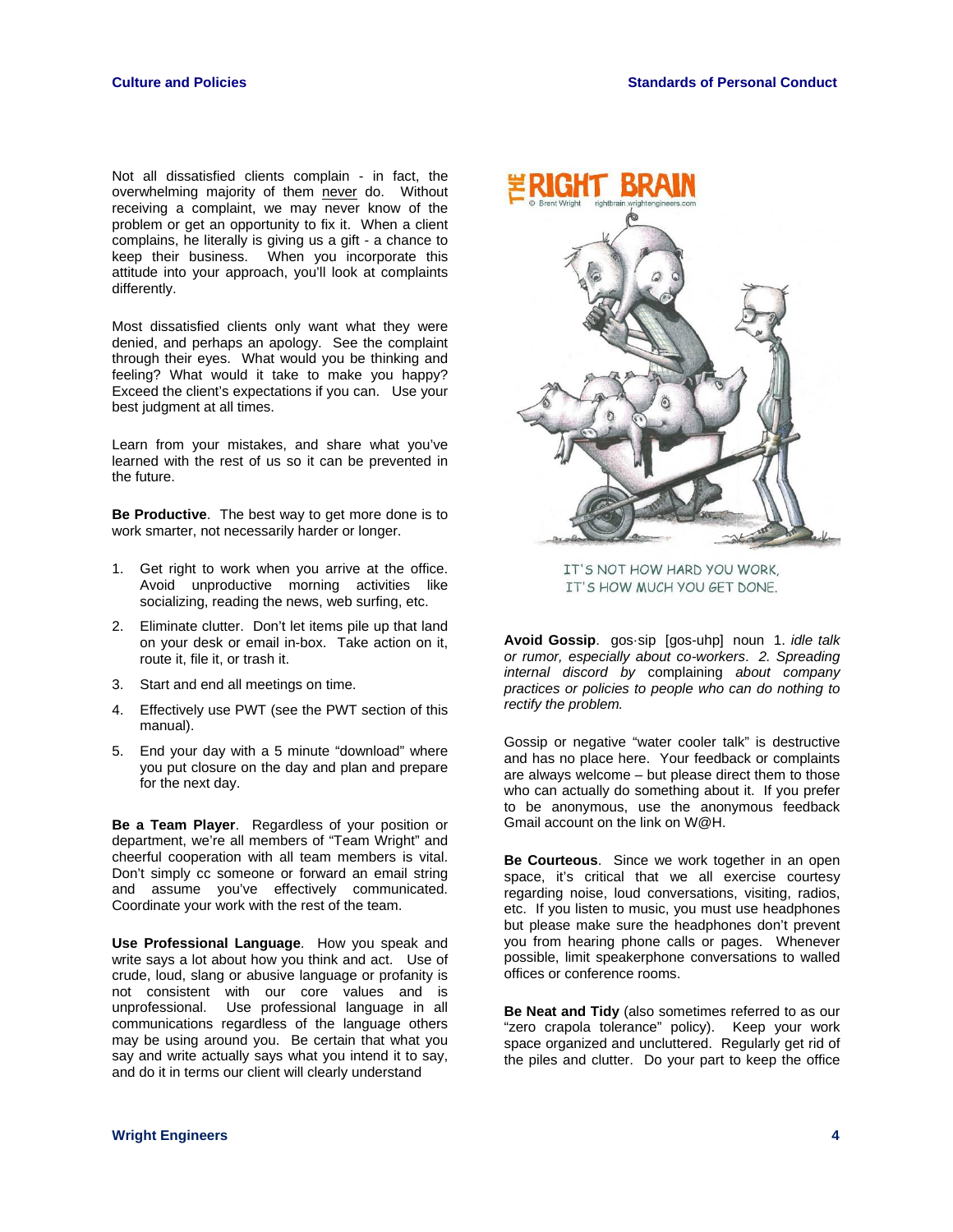clean, neat and organized. Clean up after yourself in the common areas.

**Dress Professionally**. How you dress sends a powerful message. Your attire should be appropriate for your role and for the occasion. Our dress policy is "casual yet professional".

Appropriate attire includes khakis, slacks, polo and dress shirts, and sweaters plus skirts and blouses for women. Shorts or short skirts, sweats, leggings, flipflops, tank tops, muscle shirts, crop tops and similar clothing are not appropriate. On Fridays or site visit days, jeans are acceptable.

Extreme styles of clothing, grooming, tattoos, or piercings are inappropriate.

# **PERFORMANCE EXPECTATIONS**

In addition to comparing your personal conduct with the standards of professionalism listed in this chapter, a good way to see if you're functioning at a high level in your position is to measure your performance against the performance expectations listed in this section. If you have ambitions for a more responsible position, you can measure your current performance with the expectations for that position to see where you may need growth.

### **Expected of All Team Members**

- 1. Your work, and the work of those for whom you're responsible is consistently complete, accurate, coordinated, and excellent. You constantly look for ways to improve.
- 2. You ensure that our client is delighted and that they bring us repeat business.
- 3. You're an expert in your field and you keep your skills sharp and current.
- 4. You're respectful of your co-workers and in turn earn their trust and respect.
- 5. You're loyal to the company and work to uphold and protect Wright Engineers' reputation.
- 6. You look for opportunities to strengthen existing client relationships and develop new client relationships.
- 7. You know and adhere to our company policies and standards. You believe in and help maintain our company culture.

#### **Expected of Engineers, Designers, Technicians**

In addition to the expectations for all team members;

- 1. You follow our standards and use appropriate checklists to ensure quality and coordination.
- 2. You effectively and proactively manage your time and the time of those you supervise to ensure your work is on time and on budget.
- 3. As appropriate, you stamp your own work and act as engineer of record for services provided under your direction.

### **Expected of Project Managers**

In addition to the expectations for engineers, designers and technicians;

- 1. Clients you and your team work with are consistently pleased and come back for more.
- 2. Projects you oversee are consistently brought to successful completion on budget and on time.
- 3. You proactively keep our client (and other team consultants as needed) appropriately informed and updated of the project status.
- 4. You're familiar with your project's contract and identify changes to the project scope as they occur.
- 5. When appropriate, you write additional service requests (ASRs) for review by the principal in charge of the project.
- 6. You proactively and effectively resolve challenges and issues as they occur.

### **Expected of Principals, Directors, Supervisors, Department Managers**

In addition to the expectations for project managers;

- 1. You monitor the financial performance of your department and take personal responsibility for its profitability, billings and collections.
- 2. You oversee the development and maintenance of standards, checklists, and other tools to ensure quality and coordination, and see that they're consistently used.
- 3. You see that effective, frequent technical training is provided to those you supervise
- 4. You're a mentor and role model. You lead by example and motivate by kindness and respect –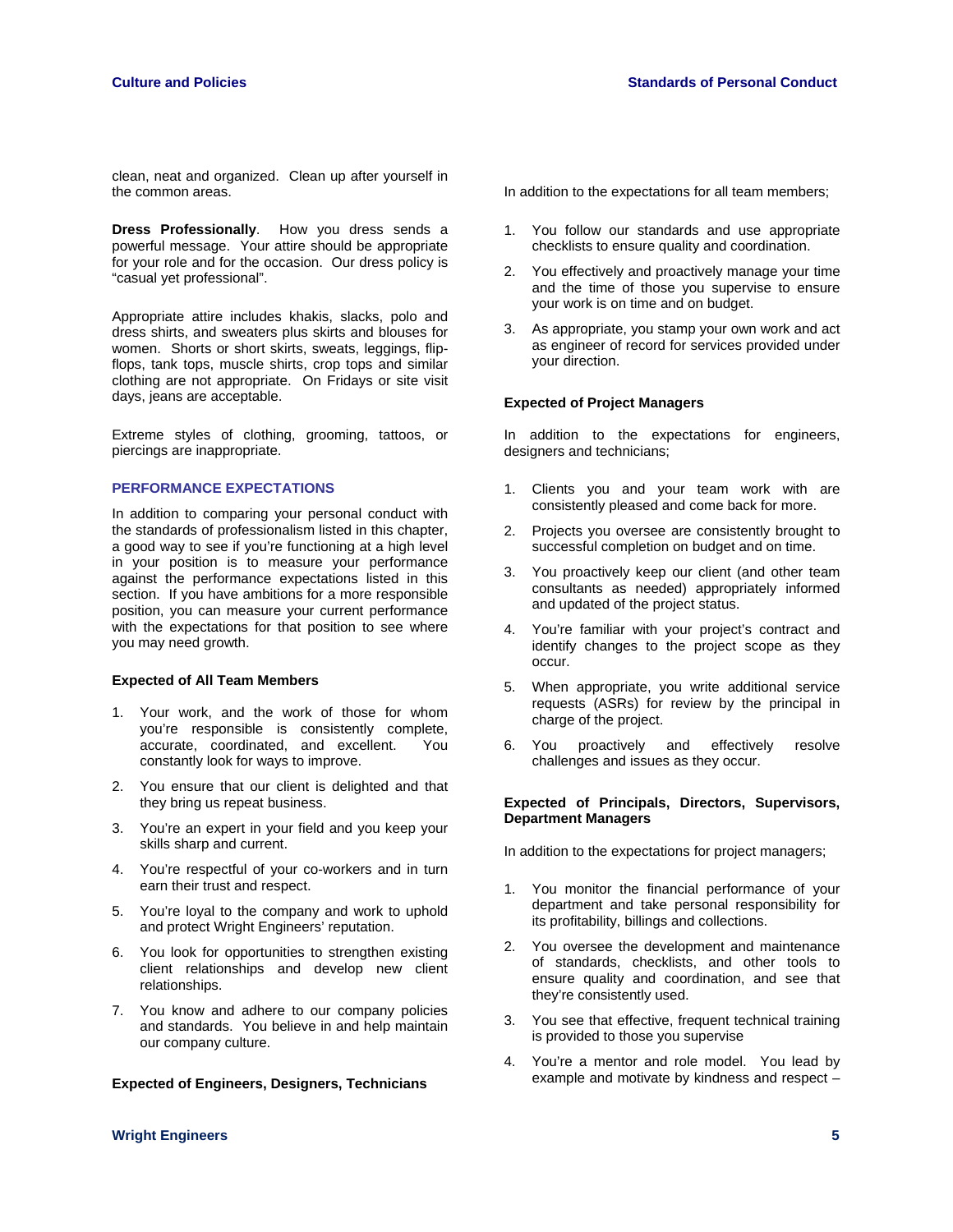never by fear or intimidation. You never act as if you feel you're "above the law." You give credit to others when credit is due and take personal responsibility when things go poorly.

- 5. You oversee proposal preparation, set appropriate fees, clearly understand contract terms, and ensure that proper contracts are in place.
- 6. You promptly inform HR if you become aware of any harassment or if any complaints of harassment are brought to your attention.
- 7. You effectively resolve difficult issues of any kind.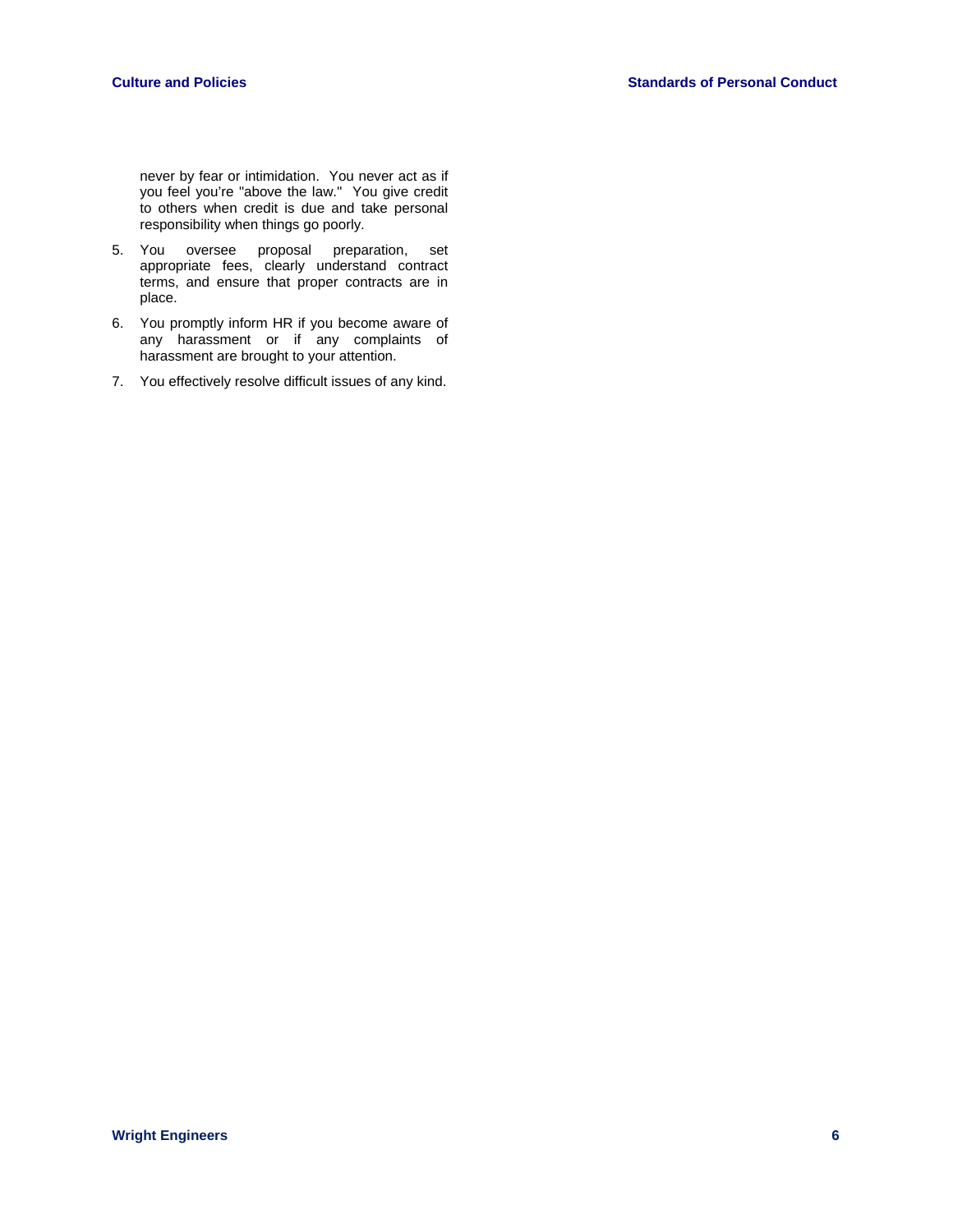# **Working Hours, Time Off, and Benefits**

*Man who say it cannot be done should not interrupt man doing it.* - *Chinese proverb*

### **WORKING HOURS**

Our standard office hours are Monday through Thursday 7 am to 5 pm and Friday 8 am to noon. This adds up to a 40 hour standard work week.



"... DANG INTERNET'S DOWN AT HOME, SO I'M IN THE OFFICE TODAY"

# **PAID HOLIDAYS**

Full-time employees are paid for the following holidays:

- New Year's Day
- **Presidents' Day**
- **Memorial Day**
- Independence Day
- Labor Day
- Thanksgiving Day
- **Family Day (the day after Thanksgiving)**
- Christmas Day

**Veterans Day**. Full-time employees who are veterans or the spouse of a veteran may take Veterans Day as an additional paid holiday as our small way of thanking you for your service.

### **CHRISTMAS SEASON OFFICE CLOSURE**

Wright Engineers is closed each year for about one full week around the Christmas and New Year's Day holidays. You should plan to use your PTO or take unpaid leave during this period.

Check with your supervisor if you're unsure of the specific office closure dates that apply to you.



### **PAID TIME OFF**

We believe that a balance between work and play is essential to your ability to perform well at work and to maintain your well-being. Paid time off (PTO) is designed to allow for normal vacation time, personal leave, illness, family illness, family activities and extra holiday time off. We encourage you to use your time off to recharge your batteries.